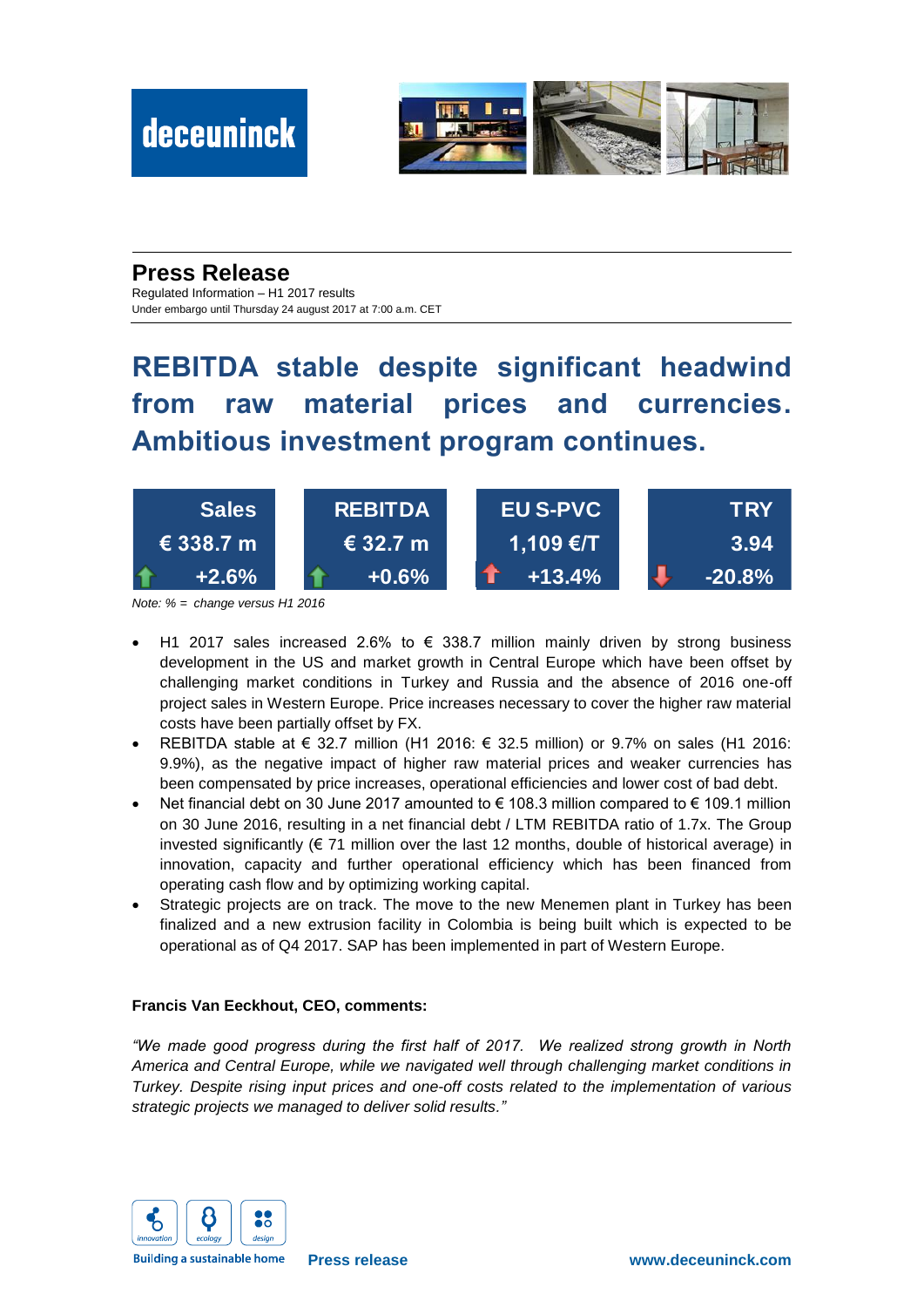#### Summary of consolidated Income Statement

| (in $\epsilon$ million) | H1 2016 | H1 2017 | Var (%)   |
|-------------------------|---------|---------|-----------|
| Sales                   | 330.2   | 338.7   | 2.6%      |
| Gross profit            | 103.6   | 98.7    | (4.8%)    |
| Gross-margin (%)        | 31.4%   | 29.1%   |           |
| <b>EBITDA</b>           | 34.6    | 33.3    | $(4.0\%)$ |
| <b>REBITDA</b>          | 32.5    | 32.7    | 0.6%      |
| REBITDA-margin (%)      | 9.9%    | 9.7%    |           |
| <b>EBIT</b>             | 21.2    | 18.5    | (12.5%)   |
| Financial result        | (5.8)   | (7.0)   |           |
| <b>EBT</b>              | 15.4    | 11.5    |           |
| Income taxes            | (2.3)   | (3.3)   |           |
| Net profit              | 13.1    | 8.2     |           |

### Sales breakdown

| % of sales                            | <b>Total H1</b> | <b>Western</b><br><b>Europe</b> | <b>Central &amp;</b><br><b>Eastern</b><br><b>Europe</b> | <b>Turkey &amp;</b><br><b>Emerging</b><br><b>Markets</b> | <b>North</b><br><b>America</b> |
|---------------------------------------|-----------------|---------------------------------|---------------------------------------------------------|----------------------------------------------------------|--------------------------------|
| Sales (in $\epsilon$ million)<br>2016 | 330.2           | 94.7                            | 76.4                                                    | 103.2                                                    | 55.9                           |
| Volume                                | $(0.8\%)$       | (6.7%)                          | 2.8%                                                    | $(2.2\%)$                                                | 7.5%                           |
| Exchange rate                         | $(4.7\%)$       | $(1.4\%)$                       | 3.8%                                                    | (18.3%)                                                  | 3.4%                           |
| Other (price & mix)                   | 8.1%            | 4.9%                            | $(0.4\%)$                                               | 18.9%                                                    | 4.4%                           |
| <b>Total</b>                          | 2.6%            | $(3.2\%)$                       | 6.2%                                                    | $(1.6\%)$                                                | 15.2%                          |
| Sales (in $\epsilon$ million)<br>2017 | 338.7           | 91.7                            | 81.1                                                    | 101.5                                                    | 64.4                           |

In the first half of 2017 Deceuninck realized € 338.7 million sales, compared to € 330.2 million over the same period in 2016. This 2.6% increase is mainly driven by strong business development in the US and market growth in Central Europe which has been offset by challenging market conditions in Turkey and Russia and the absence of 2016 one-off project sales in Western Europe. Price increases necessary to cover the higher raw material costs have been partially offset by FX.

Sales in **Western Europe** decreased by 3.2% to € 91.7 million (H1 2016: € 94.7 million), which is primarily explained by lower volumes due to the absence of 2016 one-off project sales. Higher sales in Spain and Italy and from the new aluminium and ventilation business have been offset by lower sales in France and the further weakening of the GBP (-10% vs H1 2016).

In **Central and Eastern Europe** sales increased by 6.2% to € 81.1 million (H1 2016: € 76.4 million). Higher volumes in Czech Republic, Poland and the Balkan, supported by overall market growth in these countries, have been partially offset by lower volumes in Russia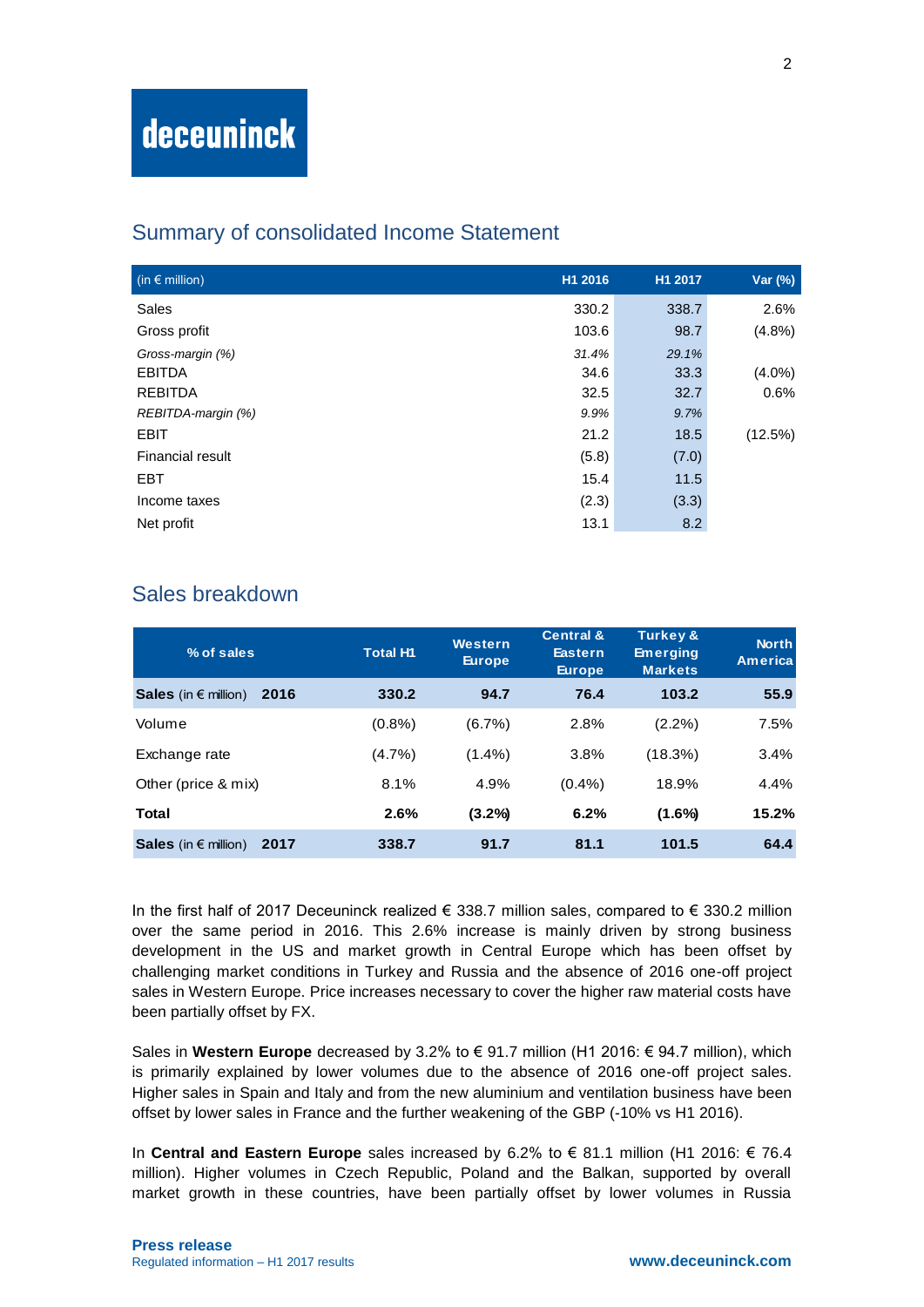following a further decline of this market. The positive FX impact is explained by the stronger RUB (+20% vs H1 2016).

Sales in **Turkey & Emerging Markets** decreased 1.6% to € 101.5 million (H1 2016: € 103.2 million), which is mainly explained by challenging market conditions in Turkey. The weakening of the TRY (-21% vs H1 2016) and higher raw material prices have been partially compensated by price increases.

In **North America** sales increased by 15.2% to € 64.4 million (H1 2016: € 55.9 million). Volumes increased by 7.5% (+13.0% if corrected for the sale of the decking business in H1 2016) thanks to strong business development and supported by positive market growth. Sales are positively impacted by price increases driven by the automatic indexing of higher PVC resin prices and by a more favourable product mix.

#### Operating and financial results

The **Gross Margin** decreased from 31.4% in H1 2016 to 29.1% in H1 2017, as higher raw materials prices and weaker currencies (mainly GBP and TRY) have not yet been entirely compensated by price increases.

**REBITDA** remained stable at € 32.7 million (H1 2016: € 32.5 million) or 9.7% on sales (H1 2016: 9.9%), as the negative impact of higher raw material prices and weaker currencies as well as the one time costs related to the implementation of SAP in part of Western Europe and the move to the new Menemen (TR) facility have been compensated by price increases, lower costs of bad debt and operational efficiencies. **EBITDA** decreased to € 33.3 million (H1 2016: € 34.6 million) which is primarily explained by the absence of the capital gain realized on the sale of the US decking business in H1 2016.

**Operating result (EBIT)** was € 18.5 million (H1 2016:  $∈$  21.2 million). Depreciation and amortization expenses increased from € 13.5 million in H1 2016 to € 14.7 million in H1 2017 due to a higher level of investments.

The **Financial result** amounted to € (7.0) million (H1 2016: € (5.8) million). The increase vs H1 2016 is mainly explained by FX losses resulting from the weakening of the TRY.

**Income tax expenses** increased to  $€ 3.3$  million (H1 2016:  $€ 2.3$  million), which is mainly explained by the one time recognition of tax assets in 2016.

**Net profit** in H1 2017 amounted € 8.2 million. This is despite stable REBITDA lower than the € 13.1 million reported in H1 2016, which is explained by the one time income incurred in 2016 (capital gain sale US decking business and recognition of tax assets) and higher depreciation charges as a result of a higher level of investments.

Deceuninck communicated its plans to merge the Turkish entities Ege Profil and Pimas, which is the final step in the integration of Pimas after its acquisition in 2014. This process is expected to be finalized by year end. As this concerns an intragroup transaction, this will not have a material impact on the consolidated financial statements of the Group.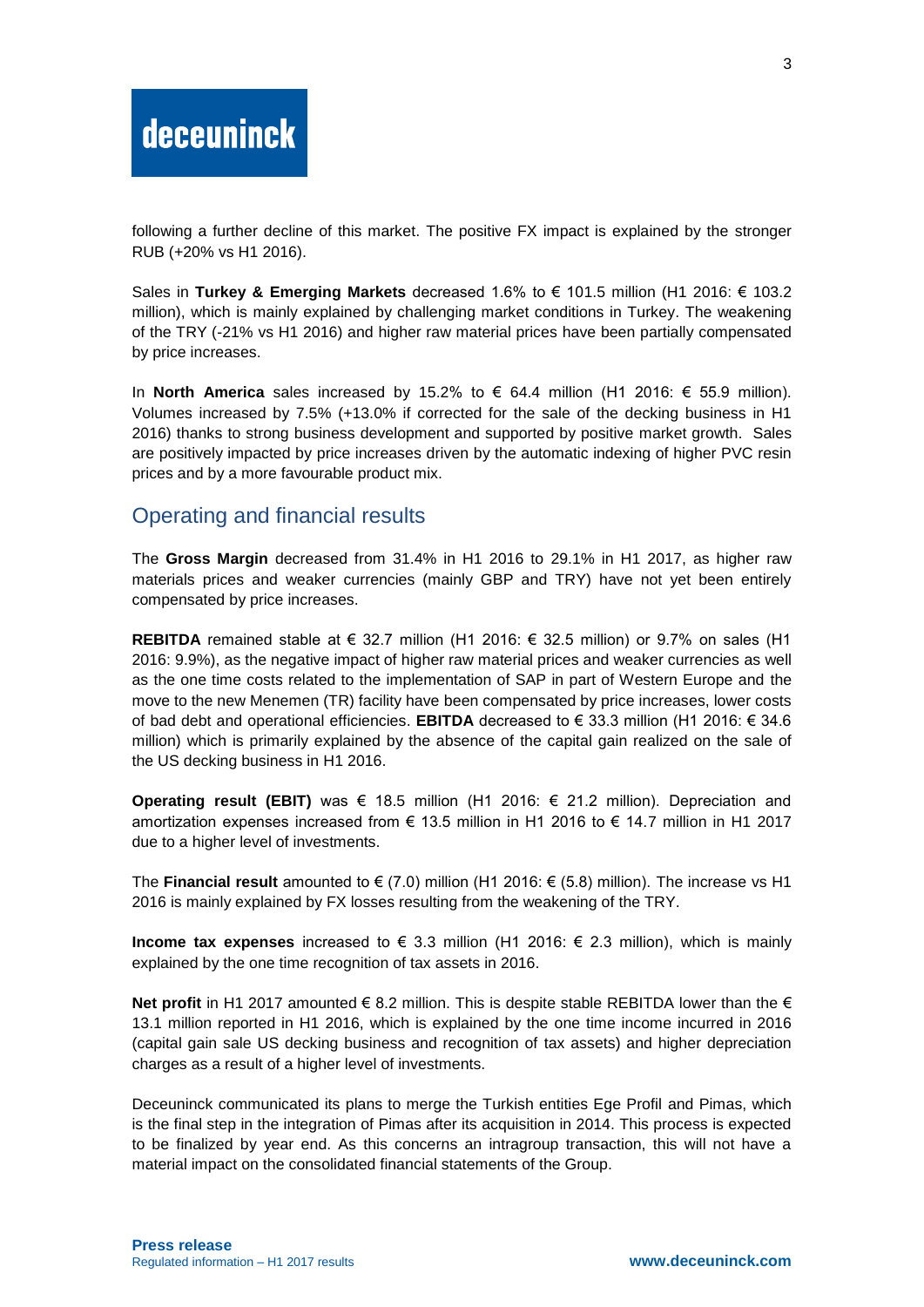### Summary of consolidated Balance Sheet

| (in $\epsilon$ million at June 30) | 2016  | 2017  |            |
|------------------------------------|-------|-------|------------|
| Total assets                       | 596.1 | 591.8 | $(0.7\%)$  |
| Equity                             | 279.0 | 268.2 | $(3.9\%)$  |
| Net debt                           | 109.1 | 108.3 | $(0.7\%)$  |
| Capital expenditure                | 32.6  | 24.4  | $(25.0\%)$ |
| Working capital                    | 161.1 | 135.5 | $(15.9\%)$ |

**Trade working capital** on 30 June 2017 amounted to 20.0% of LTM sales compared to 24.3% on 30 June 2016. Factoring end of June 2017 amounted to € 35.8 million (vs € 34.8 million end of June 2016).

**Capital expenditures** in H1 2017 amounted to € 24.4 million compared to € 32.6 million in H1 2016.

**Net financial debt** on 30 June 2017 amounted to € 108.3 million compared to € 109.1 million on 30 June 2016, resulting in a net financial debt / LTM REBITDA ratio of 1.7x. The Group invested € 71 million over the last 12 months which has been financed from operating cash flow and by optimizing working capital.

#### **Outlook**

Growth is expected to continue throughout 2017 on the back of innovative product launches and superior quality and service. We however anticipate continued headwind from higher raw material prices and adverse currency movements. We continue to take the necessary actions which are expected to restore margins over time.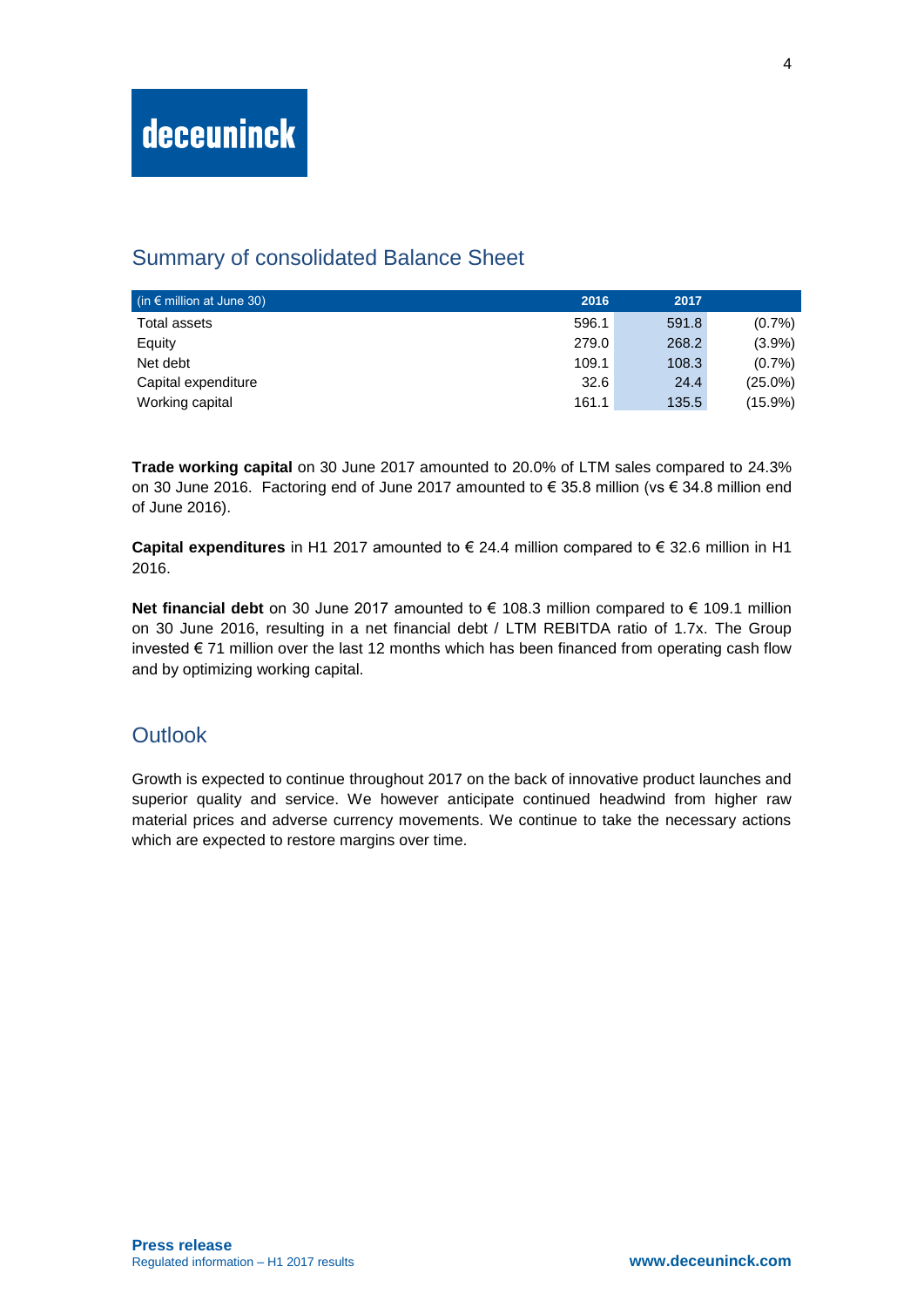Annexe 1: Consolidated Income Statement

| For the six month period ended 30 June     | 2016             | 2017             |
|--------------------------------------------|------------------|------------------|
| (in $\epsilon$ million)                    | <b>Unaudited</b> | <b>Unaudited</b> |
| <b>Sales</b>                               | 330.2            | 338.7            |
| Cost of goods sold                         | (226.6)          | (240.1)          |
| <b>Gross profit</b>                        | 103.6            | 98.7             |
| Marketing, sales and distribution expenses | (55.4)           | (54.0)           |
| Research and development expenses          | (4.4)            | (4.3)            |
| Administrative and general expenses        | (22.8)           | (22.2)           |
| Other net operating result                 | 0.2              | 0.3              |
| <b>Operating profit (EBIT)</b>             | 21.2             | 18.5             |
| Financial charges                          | (11.4)           | (15.1)           |
| Financial income                           | 5.6              | 8.1              |
| <b>Profit before taxes (EBT)</b>           | 15.4             | 11.5             |
| Income taxes                               | (2.3)            | (3.3)            |
| Net profit                                 | 13.1             | 8.2              |

| The net profit is attributable to:<br>$($ in $\epsilon$ thousand) |        |       |
|-------------------------------------------------------------------|--------|-------|
| Shareholders of the parent company                                | 13.036 | 7.829 |
| Non-controlling interests                                         | 90     | 408   |

| Earnings per share distributable to the shareholders of the parent<br><b>company</b> (in $\epsilon$ ): |      |      |
|--------------------------------------------------------------------------------------------------------|------|------|
| Normal earnings per share                                                                              | 0.10 | 0.06 |
| Diluted earnings per share                                                                             | 0.09 | 0.06 |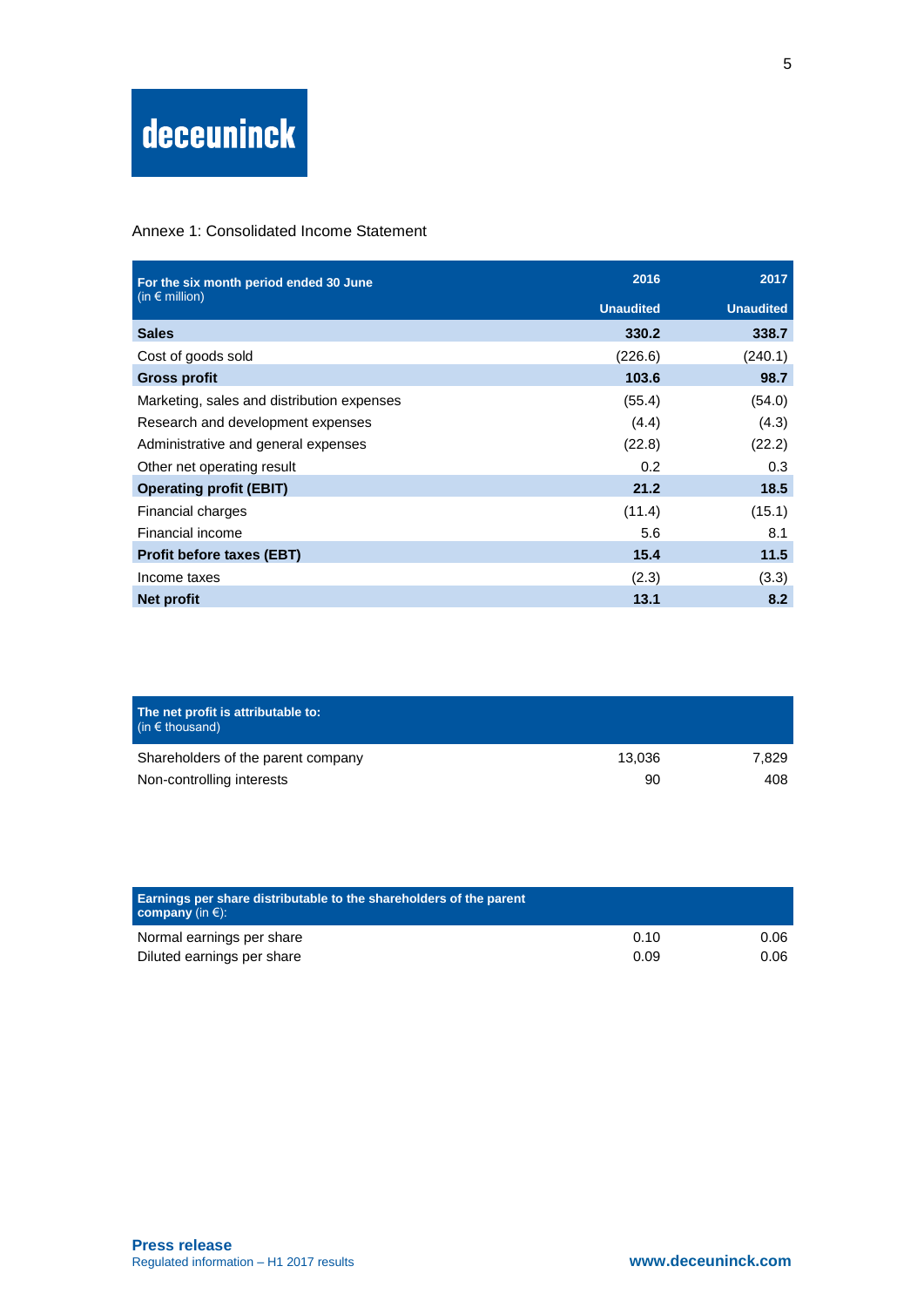Annexe 2: Consolidated statement of financial positions

|                                                  | <b>31 December 2016</b> | 30 June 2017     |
|--------------------------------------------------|-------------------------|------------------|
| $(in \in$ million)                               | <b>Audited</b>          | <b>Unaudited</b> |
| <b>Assets</b>                                    |                         |                  |
| Intangible fixed assets                          | 4.4                     | 6.8              |
| Goodwill                                         | 10.7                    | 10.7             |
| Tangible fixed assets                            | 254.0                   | 249.8            |
| <b>Financial fixed assets</b>                    | 0.1                     | 0.1              |
| Deferred tax assets                              | 19.4                    | 17.4             |
| Long-term receivables                            | 2.9                     | $1.5\,$          |
| <b>Non-current assets</b>                        | 291.5                   | 286.3            |
| Inventories                                      | 99.0                    | 124.7            |
| Trade receivables                                | 113.8                   | 116.0            |
| Other receivables                                | 20.6                    | 14.3             |
| Cash and cash equivalents                        | 72.4                    | 48.9             |
| Fixed assets held for sale                       | 3.8                     | 1.5              |
| <b>Current assets</b>                            | 309.6                   | 305.5            |
| <b>Total assets</b>                              | 601.1                   | 591.8            |
| <b>Equity and liabilities</b>                    |                         |                  |
| Issued capital                                   | 53.4                    | 53.7             |
| Share premiums                                   | 87.1                    | 87.8             |
| Consolidated reserves                            | 199.0                   | 202.8            |
| Cash flow hedge reserve                          | (0.1)                   | 0.0              |
| Actuarial gains / losses                         | (6.2)                   | (6.9)            |
| Treasury shares                                  | (0.3)                   | (0.3)            |
| Currency translation adjustments                 | (61.2)                  | (71.8)           |
| <b>Equity excluding non-controlling interest</b> | 271.6                   | 265.3            |
| Non-controlling interest                         | 3.4                     | 2.9              |
| <b>Equity including non-controlling interest</b> | 275.0                   | 268.2            |
| Interest-bearing loans                           | 129.2                   | 133.2            |
| Long-term provisions                             | 28.4                    | 29.4             |
| Deferred tax liabilities                         | 2.3                     | 2.1              |
| <b>Non-current liabilities</b>                   | 159.9                   | 164.8            |
| Interest-bearing loans                           | 31.6                    | 23.9             |
| Trade payables                                   | 101.6                   | 105.2            |
| <b>Tax liabilities</b>                           | 9.7                     | 5.7              |
| Employee related liabilities                     | 15.5                    | 14.7             |
| Short-term provisions                            | 1.3                     | 1.3              |
| Other liabilities                                | 6.4                     | 8.0              |
| <b>Current liabilities</b>                       | 166.1                   | 158.9            |
| <b>Total equity and liabilities</b>              | 601.1                   | 591.8            |
| <b>Total net debt</b>                            | 88.4                    | 108.3            |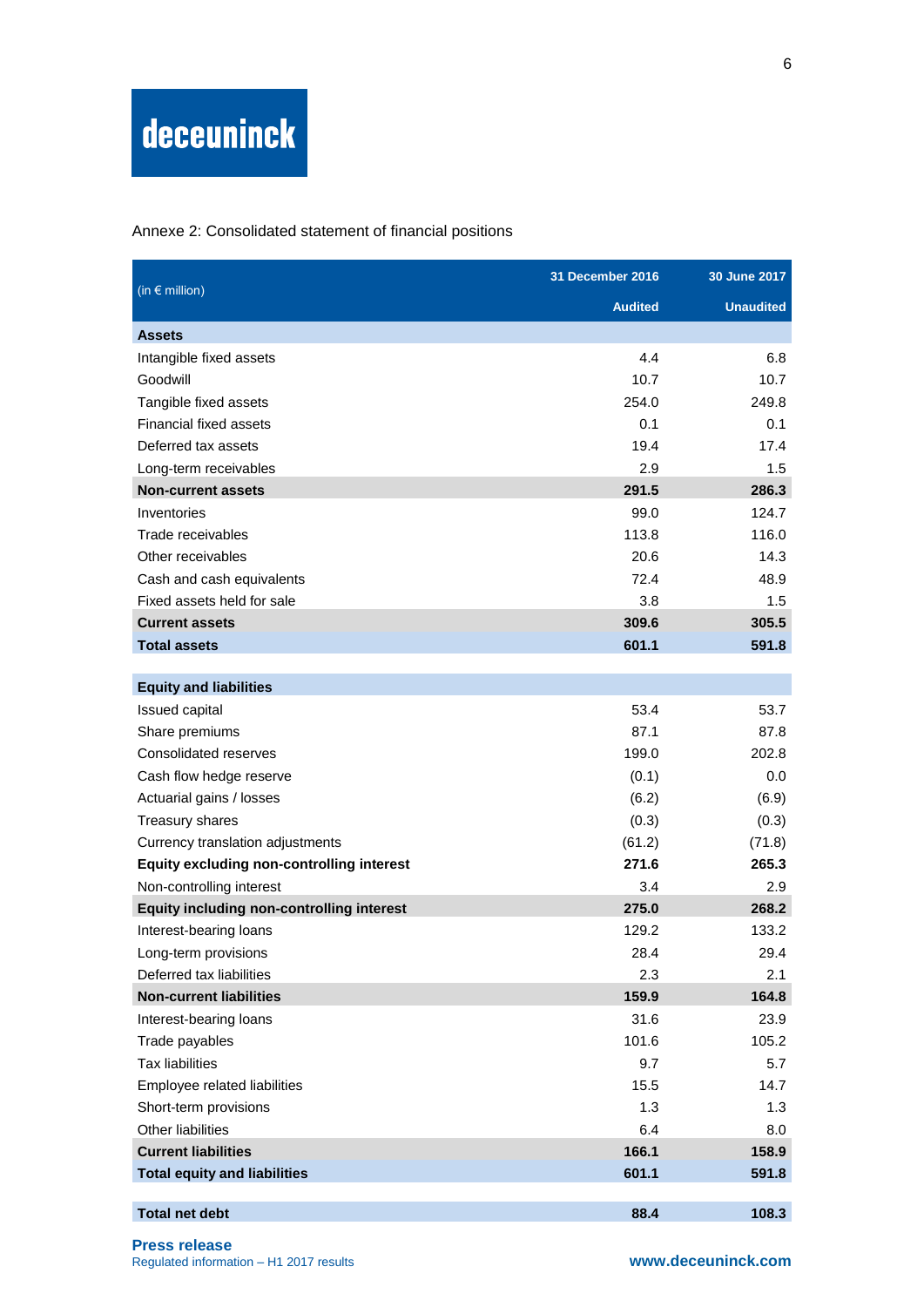Annexe 3: Consolidated statement of Cash Flows

|                                                                                           | 2016             | 2017             |
|-------------------------------------------------------------------------------------------|------------------|------------------|
| For the six month period ended in 30 June (in $\epsilon$ million)                         | <b>Unaudited</b> | <b>Unaudited</b> |
| <b>Operating activities</b>                                                               |                  |                  |
| Net profit                                                                                | 13.1             | 8.2              |
| Depreciations of (in)tangible fixed assets                                                | 12.7             | 14.5             |
| Impairments on (in)tangible fixed assets                                                  | 0.8              | 0.2              |
| Provisions for pensions and other risks & charges                                         | (1.2)            | 0.2              |
| Impairments on current assets                                                             | 0.9              | (0.7)            |
| Net financial charges                                                                     | 5.8              | 7.0              |
| Profit on sale of tangible fixed assets                                                   | (1.5)            | (0.6)            |
| Loss on sale of tangible fixed assets                                                     | 1.0              | 0.6              |
| Income taxes                                                                              | 2.3              | 3.3              |
| Share-based payment transactions settled in equity                                        | 0.3              | 0.3              |
| Cash flow from operating activities before movements in<br>working capital and provisions | 34.1             | 33.0             |
|                                                                                           |                  |                  |
| Decrease / (increase) in trade and other receivables                                      | (20.3)           | 0.1              |
| Decrease / (increase) in inventories                                                      | (15.7)           | (29.0)           |
| Increase / (decrease) in trade payables                                                   | 13.3             | 9.4              |
| Increase / (decrease) other                                                               | 7.8              | (0.2)            |
| Cash flow generated from operating activities                                             | 19.2             | 13.2             |
| Interest received                                                                         | 0.6              | 1.0              |
| Income taxes paid $(-)$ / received $(+)$                                                  | (0.2)            | (0.8)            |
| <b>Cash flow from operating activities</b>                                                | 19.6             | 13.4             |
|                                                                                           |                  |                  |
| <b>Investing activities</b>                                                               |                  |                  |
| Cash receipts on sale of tangible fixed assets                                            | 3.6              | 4.0              |
| Purchases of tangible fixed assets                                                        | (32.4)           | (23.9)           |
| Purchases of intangible fixed assets                                                      | (0.2)            | (0.5)            |
| Cash flow from investing activities                                                       | (28.9)           | (20.5)           |
|                                                                                           |                  |                  |
| <b>Financing activities</b><br>Capital increase                                           | 0.2              | 1.1              |
| New / (repayments of) long-term debts                                                     | 1.4              | 6.0              |
| New / (repayments of) short-term debts                                                    | 1.2              | (7.2)            |
| Interests paid                                                                            | (2.3)            | (3.1)            |
| Dividends paid                                                                            | (3.4)            | (4.1)            |
| Other financial items                                                                     | (1.7)            | (5.8)            |
| <b>Cash flow from financing activities</b>                                                | (4.7)            | (13.2)           |
|                                                                                           |                  |                  |
| Net increase / (decrease) in cash and cash equivalents                                    | (14.0)           | (20.3)           |
| Cash and cash equivalents as per beginning of period                                      | 70.7             | 72.4             |
| Impact of exchange rate fluctations                                                       | (0.5)            | (3.3)            |
| Cash and cash equivalents as per end of period                                            | 56.2             | 48.9             |